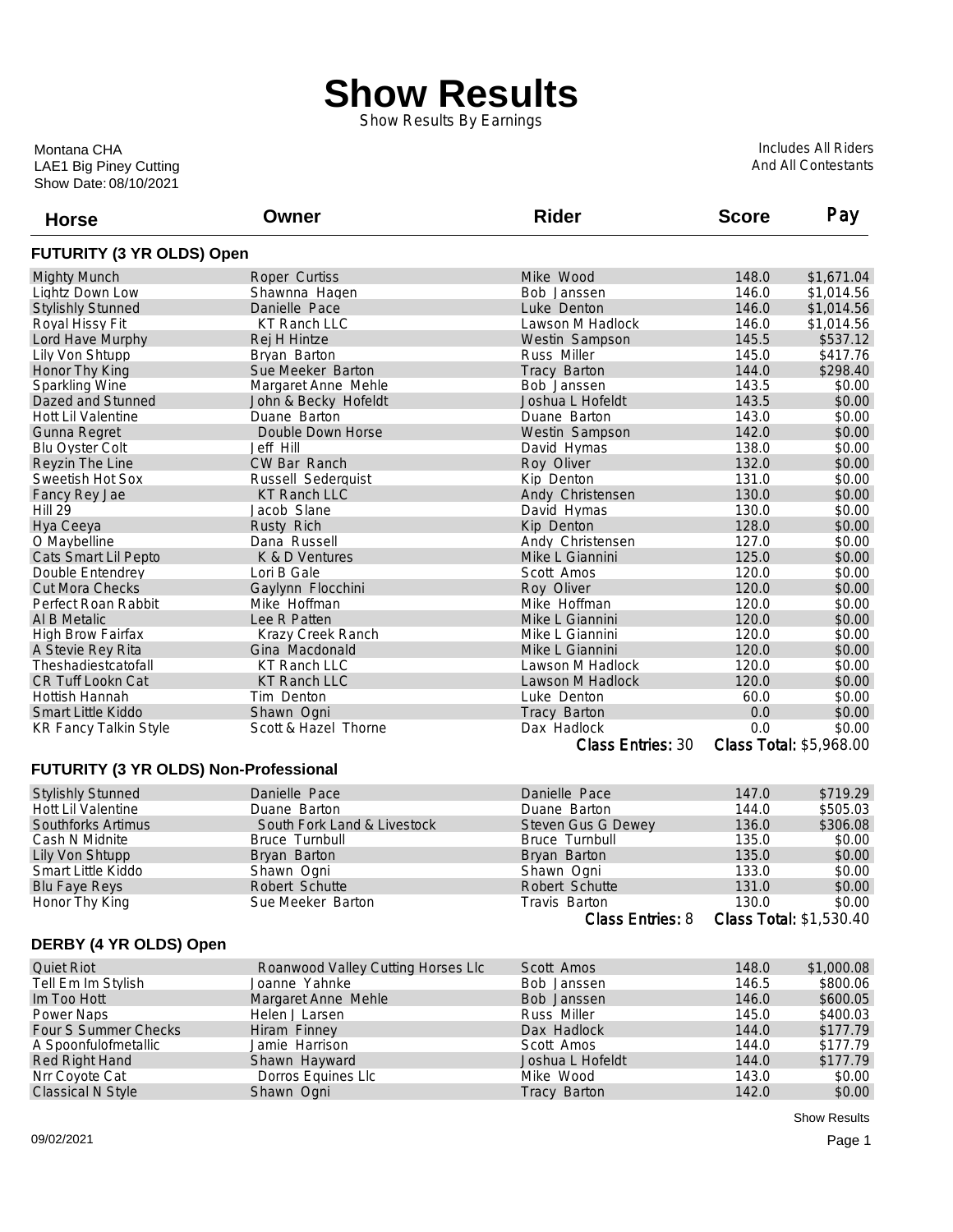| <b>Horse</b>                       | Owner                          | <b>Rider</b>             | <b>Score</b> | Pay                     |
|------------------------------------|--------------------------------|--------------------------|--------------|-------------------------|
| DERBY (4 YR OLDS) Open             |                                |                          |              |                         |
| <b>Shez Coolish</b>                | David C Hanson                 | Justin Namken            | 142.0        | \$0.00                  |
| Magnetigirl                        | Oak Creek Ranch Llc            | Kip Denton               | 142.0        | \$0.00                  |
| Smooth Lizzie                      | David W Miller                 | Andy Christensen         | 141.0        | \$0.00                  |
| West Coast Treyd                   | David Reyes                    | Robin M Hayes            | 139.0        | \$0.00                  |
| Yz Shine                           | Christine King                 | Mike Wood                | 139.0        | \$0.00                  |
| Reykin In The Dough                | Otto L Stanislaw               | Mike Wood                | 136.0        | \$0.00                  |
| III Be Blu In Reno                 | Gayle Weber                    | Russ Miller              | 132.0        | \$0.00                  |
| Dual N At Dawn                     | Jennie Hale                    | Luke Denton              | 120.0        | \$0.00                  |
| One Stylish Boon                   | David Hymas                    | David Hymas              | 120.0        | \$0.00                  |
| Cash A Star                        | Jennifer Mcdaniel              | Scott Amos               | 120.0        | \$0.00                  |
| Suen To Be Stylish                 | David Whitaker                 | Lawson M Hadlock         | 120.0        | \$0.00                  |
| One Royal Kitty Rg                 | John, Rebecca & Joshua Hofeldt | Joshua L Hofeldt         | 0.0          | \$0.00                  |
| Miss B Hughes                      | LeAnn Wilson                   | Dax Hadlock              | 0.0          | \$0.00                  |
|                                    |                                | <b>Class Entries: 22</b> |              | Class Total: \$3,333.59 |
| DERBY (4 YR OLDS) Non-Professional |                                |                          |              |                         |
| Smooth Lizzie                      | David W Miller                 | David W Miller           | 145.0        | \$869.76                |
| Lil Miss Boon                      | Kathleen Strain                | Kathleen Strain          | 144.0        | \$652.32                |
| Reyzd Right                        | <b>Vicki S Morrow</b>          | Vicki S Morrow           | 143.0        | \$434.88                |
| Blu Jeans N Pearls                 | Steve & Christine Bates        | Steve Bates              | 139.0        | \$108.72                |
| Tom E Merada                       | Thomas (Matt) Turnbull         | <b>Bruce Turnbull</b>    | 139.0        | \$108.72                |
| A Spoonfulofmetallic               | Jamie Harrison                 | Jamie Harrison           | 137.0        | \$0.00                  |
| Tell Em Im Stylish                 | Joanne Yahnke                  | Joanne Yahnke            | 136.0        | \$0.00                  |
| Queen Under Pressure               | Steve & Shelly Williams        | Steve Williams           | 131.0        | \$0.00                  |
| <b>Higher And Brighter</b>         | Twin Sugars LLC                | A Suzanne P Nellen       | 130.0        | \$0.00                  |
| Rey Smooth Talker                  | Michelle Van Dyke              | Michelle B Van Dyke      | 127.0        | \$0.00                  |
| West Coast Treyd                   | David Reyes                    | David Reyes              | 120.0        | \$0.00                  |
| Rosies Ricochet                    | Kathy Greenwell                | Van Greenwell            | 0.0          | \$0.00                  |
| Bet On Ella                        | South Fork Land & Livestock    | Steven Gus G Dewey       | 0.0          | \$0.00                  |
|                                    |                                | <b>Class Entries: 13</b> |              | Class Total: \$2,174.40 |
| CLASSIC (5/6 YR OLDS) Open         |                                |                          |              |                         |
| <b>Bhughtiful</b>                  | Jacque Accomazzo               | Mike Wood                | 149.0        | \$1,219.80              |
| Nrr Petal Cat                      | Shawn Ogni                     | Tracy Barton             | 146.0        | \$975.84                |
| Stella Merada                      | <b>Gregory Ranches LLC</b>     | Robin M Hayes            | 145.5        | \$731.88                |
| <b>Meteles Native Son</b>          | Tom Shiflett                   | Tracy Barton             | 144.5        | \$487.92                |
| Cats Royal Blue                    | Scot Claus                     | Mike L Giannini          | 144.5        | \$487.92                |
| Deposit Slipp                      | Matthew Porter                 | Lawson M Hadlock         | 144.5        | \$487.92                |
| This Cats Stylin                   | Katie Feris                    | Mike L Giannini          | 144.0        | \$292.75                |
| <b>Catty Duals</b>                 | Janice Eaton                   | Mike Wood                | 143.5        | \$97.58                 |
| Calvin Baloo                       | Andy Dent                      | Andy Christensen         | 143.5        | \$97.58                 |
| <b>Rtr Reasontobelieve</b>         | Redtail Ranch Perf Horses Llc  | Dax Hadlock              | 143.0        | \$0.00                  |
| <b>Stylish Freckles Cat</b>        | Bob & Ann Hulden               | Will M Nuttall           | 143.0        | \$0.00                  |
| <b>Hot Spot Sally</b>              | Iron Rose Ranch                | Russel Werth             | 142.0        | \$0.00                  |
| Tcrsmartlittlekitkat               | <b>Trout Creek Ranch</b>       | Will M Nuttall           | 142.0        | \$0.00                  |
| Doc Hickok                         | Danielle Pace                  | Luke Denton              | 142.0        | \$0.00                  |
| Once A Fox                         | Debra Winard                   | Mike Wood                | 142.0        | \$0.00                  |
| <b>Rw Dutches</b>                  | K & D Ventures                 | Mike L Giannini          | 141.0        | \$0.00                  |
| Sweet Little 16                    | Sidney H Amos                  | Scott Amos               | 138.0        | \$0.00                  |
| Cashthatcat                        | Iron Rose Ranch                | Russel Werth             | 136.0        | \$0.00                  |
| Be My Oak E                        | David Hymas                    | David Hymas              | 132.0        | \$0.00                  |
| <b>Purrdy Sweet</b>                | Peri Suenram                   | Russ Miller              | 129.0        | \$0.00                  |
| Ichin Ta Dance                     | S-5 Ranches                    | Jake Ream                | 120.0        | \$0.00                  |
| Nrr Coles Poco Lena                | Kelsey Jo Fraser               | Roy Oliver               | 120.0        | \$0.00                  |
| Smoothe Shine                      | Karen True                     | Scott Amos               | 120.0        | \$0.00                  |
| Smart Bella Rey                    | Katherine Whitby               | Lawson M Hadlock         | 120.0        | \$0.00                  |
| Little Ruby Cat                    | Jann Parker                    | Robin M Hayes            | 120.0        | \$0.00                  |
| <b>Freddy Don</b>                  | Kathleen Strain                | Robin M Hayes            | 120.0        | \$0.00                  |
| Dual N At High Noon                | Greg White                     | Luke Denton              | 120.0        | \$0.00                  |
|                                    |                                |                          |              |                         |

Show Results